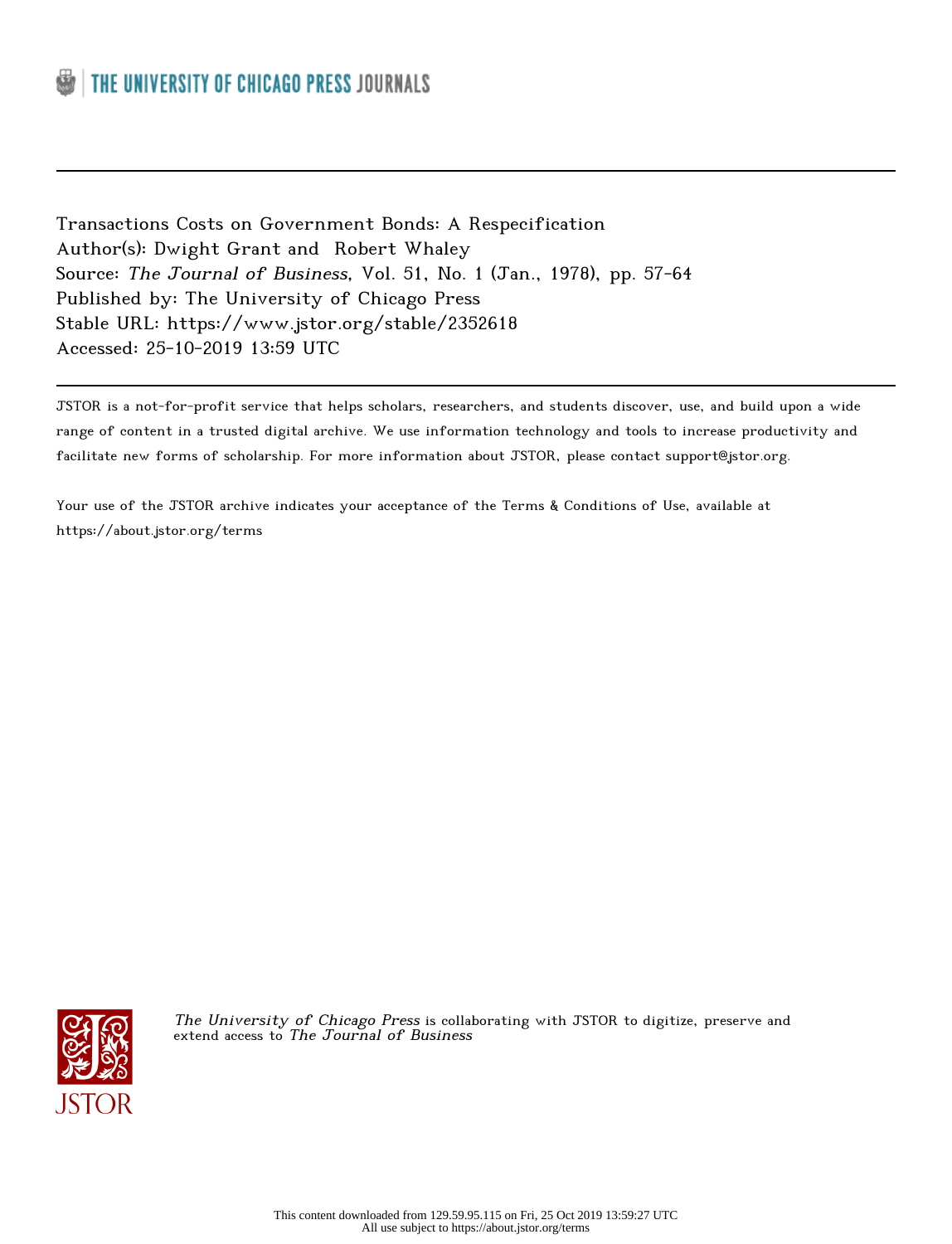# Dwight Grant\*

York University

## Robert Whaley\*

University of Toronto

# Transactions Costs on Government Bonds: A Respecification

## I

 In "The Determinants of the Difference between Bid and Ask Prices on Government Bonds," Tanner and Kochin (1971) examined the question of transactions costs in the secondary market for government of Canada bonds. Following as it did Demsetz's seminal article, theirs was a relatively early piece of research into an issue which has received an increasing amount of attention.<sup>1</sup>

 One of the purposes, either explicit or implicit, of these studies is to determine the extent to which transactions costs appear to be justified. From an operational perspective, we are con cerned with whether the transaction "cost is ap propriately economized" (Demsetz 1968). In terms of efficient resource allocation, the exis tence of transactions costs is also important. Demsetz noted that, if transactions costs were zero, the inefficient allocation of resources as sociated with monopoly and monopsony could be eliminated by the costless negotiation of side payments. Analogously, if external efficiency<sup>2</sup>

 \* We would like to express appreciation for helpful com ments from Seha Tinic and a referee.

 1. A partial list of relevant articles includes Demsetz (1968), Tinic (1972), Tinic and West (1972, 1974), and Benston and Hagerman (1974).

 2. For a more complete discussion of the distinction be tween external and internal efficiency, and their relationships to allocational efficiency, refer to West (1975).

 (Journal of Business, 1978, vol. 51, no. 1) ? 1978 by The University of Chicago 0021-9398/78/5101-0008\$00.81

 This paper presents the results of a multivariate regression analysis of factors contributing to the bid-ask spread in government of Canada bonds. Unlike previous research, which em ployed fewer data, this study found that a bond's coupon rate and yield to maturity were inappropriate explan atory variables. The signs of their coefficients ranged from significant positive to significant negative. For various time periods, 43%-94% of the vari ance of bid-ask spreads was explained by a model which employed only the quantity of the issue outstanding and the bond's duration as independent variables. The signs of the coefficients of these variables were, respec tively, consistently sig nificant negative and significant positive, as expected.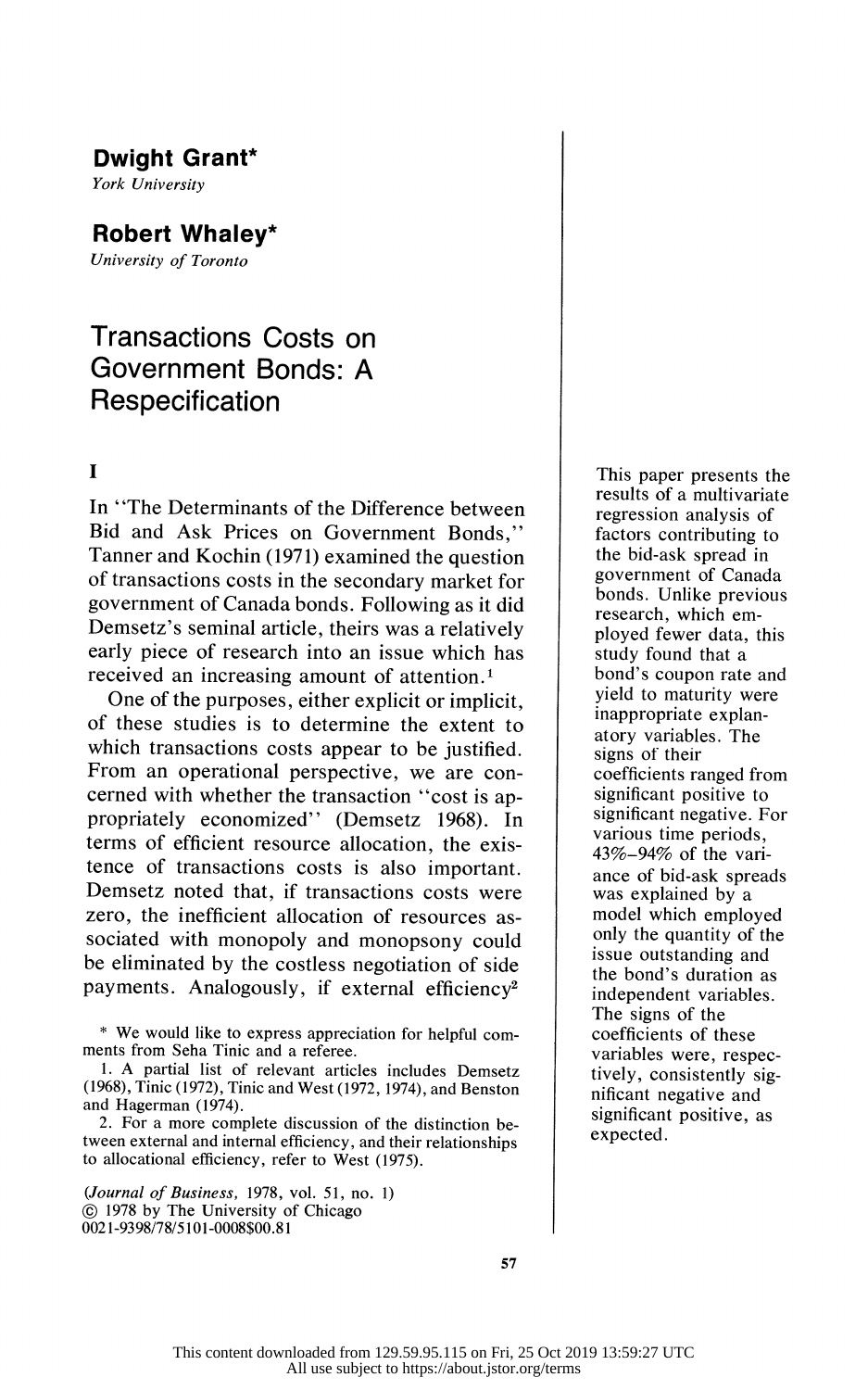-the establishment of prices which fully reflect all available information-obtained in the capital markets and transactions costs were zero, then allocational efficiency would exist in the capital mar kets. In the presence of transactions costs as part of the information set, both internal efficiency—the provision of minimum cost operating services—and external efficiency are prerequisites for allocational ef ficiency. Therefore, we must be concerned with the extent to which the price of transactions is justified by their costs.

 The purpose of this paper is to present a respecification of the determinants of bid and ask spreads on government bonds. We believe that the model presented here (albeit very similar) is theoretically preferable to, and empirically stronger than, that discussed and tested by Tanner and Kochin. We will address the former point in the next section and the latter in our third section. A summary will close the analysis.

## II

 The dealer who makes a market in bonds is acting much like a retailer. He acquires bonds from one source and sells them to another. The difference between his purchase price and his sale price is analogous to the retailer's markup. In addition to this source of revenue, the dealer also earns a rate of return on his inventory portfolio. To establish the size of his markup, the dealer must plan on earning revenues sufficient to compensate for all of his factor inputs, including a return to capital.

 Although we do not have data on the costs of operations, we can hypothesize two relationships which should influence the size of the markup. First, the cost of transactions for an issue may vary inversely with its volume of transactions. This hypothesis originates with the contention that the liquidity which dealers will be required to inject into the market will vary inversely with the time rate of transactions.3 This, in turn, lowers inventory costs. Since volume data are not available, we will use, as did Tanner and Kochin, quantity outstanding as a proxy variable.

 The second influence on the cost of transaction is the risk of the bond. While it is true that the dealer's inventory earns a market determined rate of return, this may not be a sufficient return to capital. At the very least, dealers may be exposed to levels of risk which differ from those of other investors. To the extent that bond investors can match the term of the bond to their planning horizons, they may view the bond as having low risk. The dealer, on the other hand, is likely to

 3. The more active a bond is, the more quickly will investors create demand or supply pressure to adjust a price which is out of equilibrium. This will reduce the waiting time for a potential trader who wishes to sell, for example, a temporarily undervalued asset, and will increase the propensity to wait. Such increased waiting will enhance the probability of offsetting, as opposed to positioning, trades by the dealer. In turn, this reduces the risk capital requirements and risk exposure and leads to narrower spreads.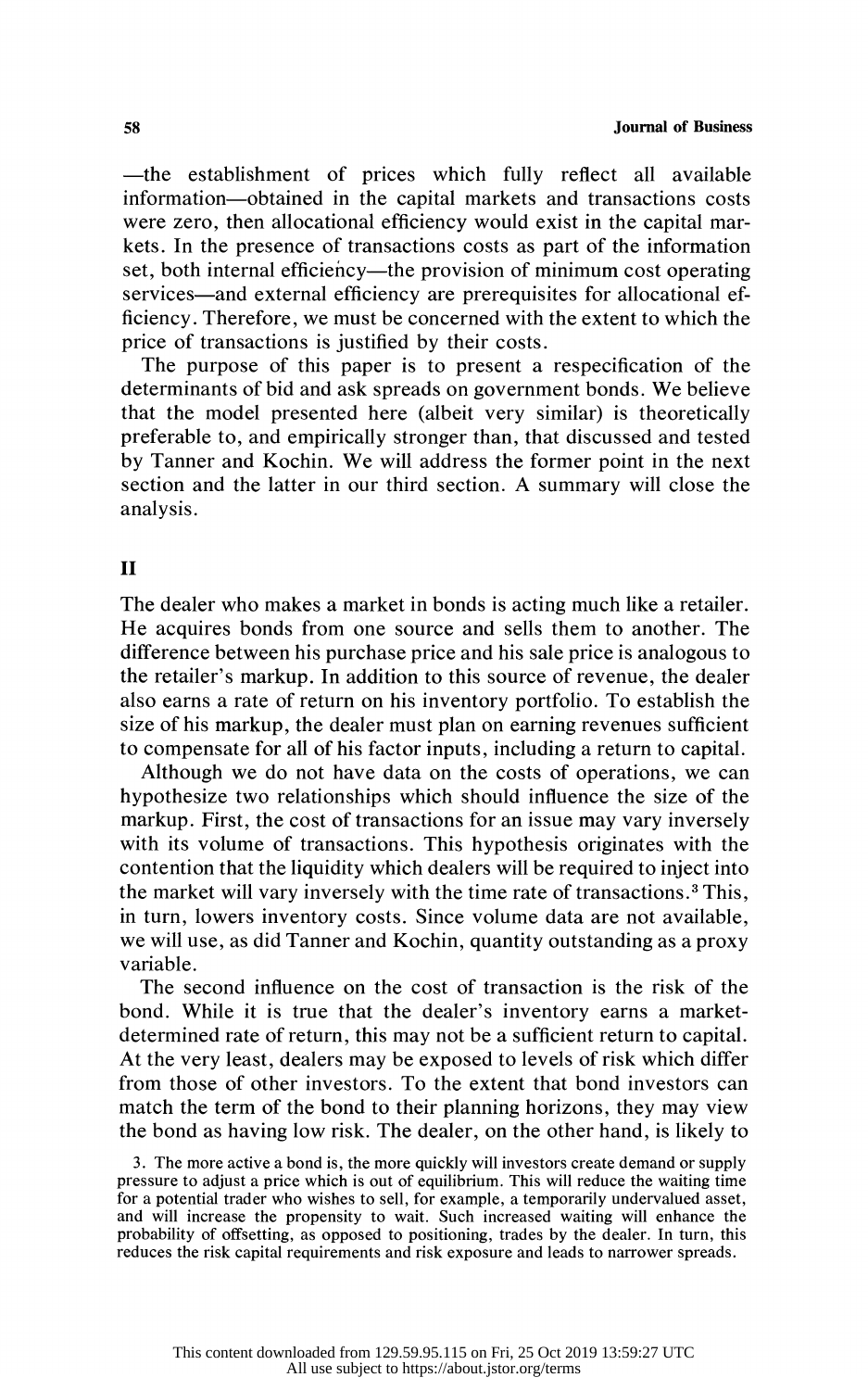be concerned with the short-term fluctuations in the market value of his inventory portfolio.

 As a measure of the riskiness of a bond issue we propose Macaulay's duration. (For a review of this concept, refer to Weil [1973].) The rationale for this choice is based on its relationship to the risk of capital, as measured by the percentage change in value induced by a change in the market discount rate. With discrete discounting the relationship is:4

$$
\frac{dV/V}{di} = \frac{-D}{(1+i)},\tag{1}
$$

where V is bond value, i is the market discount rate, and D is duration, the time-weighted average of an asset's present value.

 Since the duration of a dealer's portfolio is a weighted average of the duration of the individual assets, this measure is especially applicable. Unless dealers implement an immunization strategy which offsets the effects of individual transactions on the portfolio's duration (and we have no reason to believe that this might be the case), then a bond's duration accurately measures its contribution to the risk of portfolio value changes caused by unexpected changes in the interest rate.

 Tanner and Kochin employed arguments similar to these to justify using term to maturity and coupon rate as the relevant empirical measures of risk. Duration is compatible with, but preferable to, these two measures.

 The other independent variable used by Tanner and Kochin was the yield to maturity of the bond. Neither of the arguments which they offered as support for the theoretical significance of this variable was compelling. They argued that spread and yield should vary inversely because higher yields indicated the existence of higher risk, and larger spreads necessitated larger yields if the bond might be sold before its maturity. The latter point would appear to confuse cause and effect. We take issue with the former because:<sup>6</sup>

 4. Convenient derivations of this equation can be found in Fisher (1966), and Hopewell and Kaufman (1973).

5. Where  $P_t$  represents the present value of the cash flow in time period t, we have

$$
D = \sum_{t=1}^{n} t P_t / \sum_{t=1}^{n} P_t.
$$

 6. We use a constant discount rate in calculating duration. For a discussion of the problems with this technique, see Carr, Halpern, and McCallum (1974).

$$
\frac{dVVV}{di} = -\frac{D}{(1+i)},
$$
  
\n
$$
\frac{d(dV/V)}{di^2} = -\frac{1}{(1+i)^2} \left[D - (D^2/V^2) - \left(\sum_{t=1}^n P_t t^2 / V\right)\right].
$$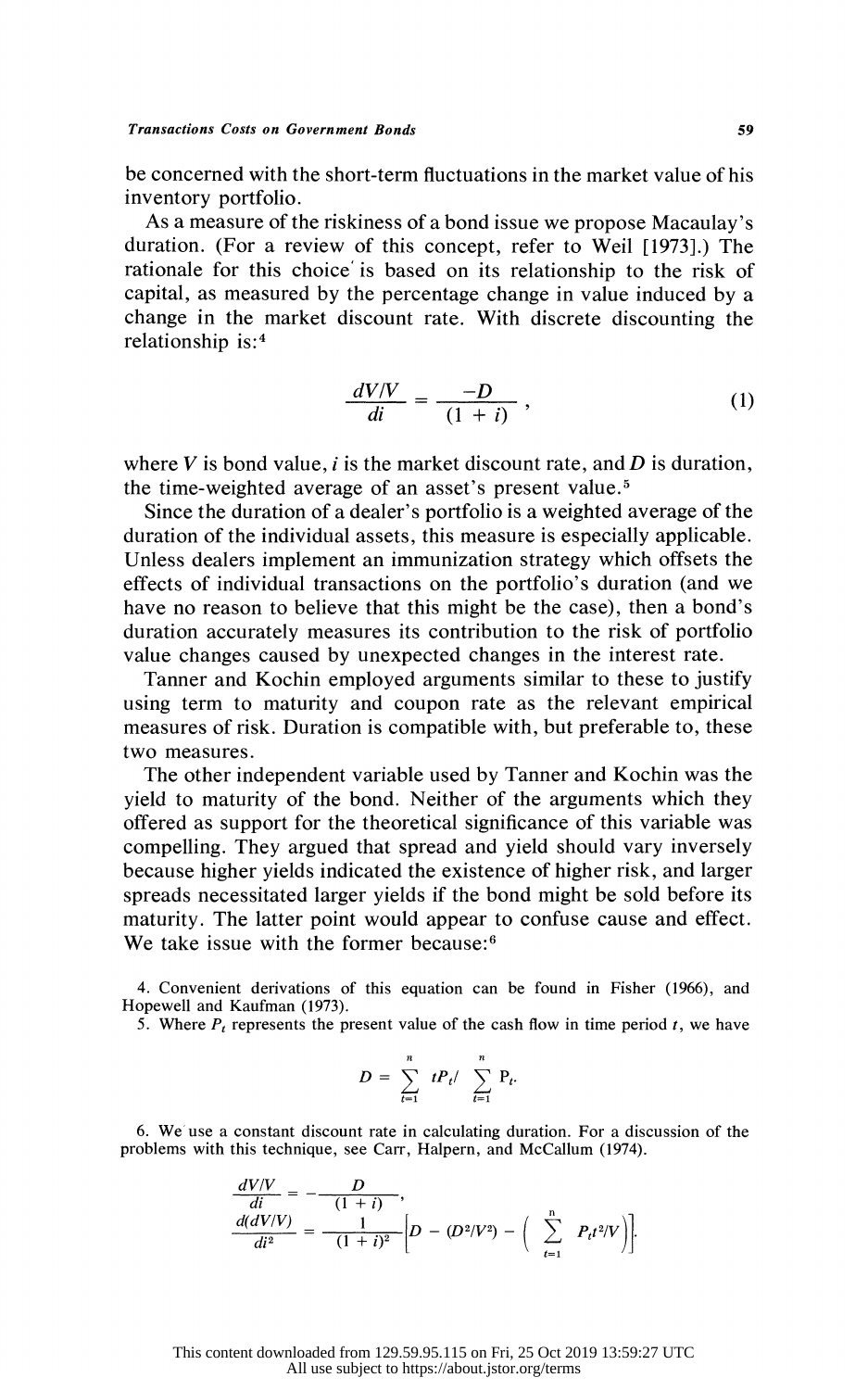60 Journal of Business

$$
\frac{d(dV/V)}{di^2} < 0.\tag{2}
$$

 As yield increases the risk of capital decreases. Therefore, our study will include yield only as an implicit factor subsumed in our measure of risk, duration.

#### III

 In this section we will test the explanatory power of models which are based upon the foregoing theoretic arguments. As well, we will com pare these results with those generated on the same data by the Tanner and Kochin models. We selected the same basic data base as that used by Tanner and Kochin. Instead of one cross-sectional sample of gov ernment of Canada bonds, however, we gathered the data on seven cross sections, each 1 year apart. Each sample was taken from the Financial Post for the end of October, with the first year being 1969 (approximately the same time as Tanner and Kochin's single sample); the seventh sample was for the end of October 1975.

 Shown below are four alternative specifications of models which explain the spread or transactions costs in the bond market. Other specifications, similar to these, are also compatible with the theoretic arguments which were developed earlier. These, then, are representa tive of a set of possible models:

$$
S = a + b_1 Q + b_2 D, \tag{3}
$$

$$
S = a + b_1 \ln Q + b_2 D + b_3 V, \tag{4}
$$

$$
S/V = a + b_1 Q + b_2 D,
$$
  
(5)

$$
\ln S = a + b_1 \ln Q + b_2 \ln D. \tag{6}
$$

 Each of these models, and others not detailed, represents slightly different assumptions about the relationship between transactions costs and the other variables. Our final choice among the alternatives was dictated primarily by econometric considerations. The variables Q and D were not significantly correlated. Their correlation coefficients varied from .28 to  $-.30$  for the seven periods. On the other hand, V and D exhibited significant correlation coefficients ranging from .88 to .67. Consequently, interpretation of estimates based upon equation (4) would be complicated by multicolinearity, while estimation of equation (5) could provide biased estimates of  $b_2$ . Of the remaining models, equation (3) provides the greatest explanatory power, and we will report the results of our estimates of it. Our omission of  $V$ , market price, from this model of bond transactions costs is not as serious as it

Since the negative term in parentheses is larger than  $D$ , the sign of the expression is negative. Therefore, as the yield to maturity increases, ceteris paribus, the interest rate risk declines.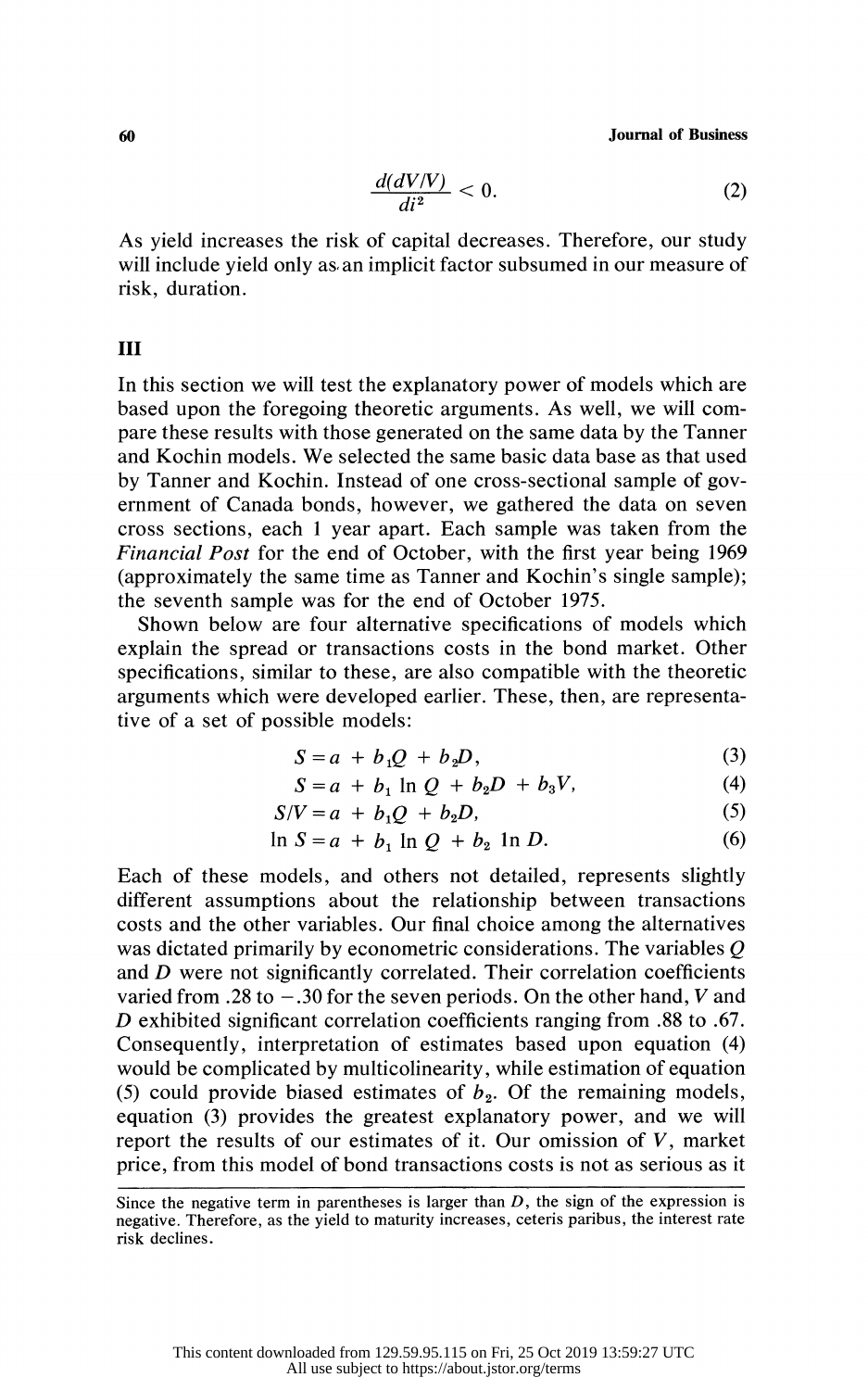might be for a common stock model, because the bond prices are more homogeneous.

 For comparative purposes we also estimated the two equations which Tanner and Kochin proposed and tested on one cross section:

$$
S = a + b_1 Q + b_2 T + b_3 C + b_4 Y,
$$
 (7)

$$
\ln S = a + b_1 \ln Q + b_2 \ln T + b_3 \ln C + b_4 \ln Y. \tag{8}
$$

The  $T$  represents term to maturity in years,  $C$  is the coupon rate, and  $Y$ is the yield to maturity.

 The estimation results for equation (3) (our best model) and equation (7) (Tanner and Kochin's better model) are summarized in tables 1 and 2.

 The estimates indicate that spread was significantly (95%) positively related to duration in all seven samples. The dependent variable was significantly (95%) negatively related to the quantity of issue outstand ing in six of seven samples. The sign of the seventh coefficient was negative but not significant. The average  $R<sup>2</sup>$  for these seven samples was .67. The low values of the D-W statistic suggest the presence of autocorrelation of the type discussed by Tanner and Kochin (1971).7

 We find the estimates of equation (7) to be inferior to those reported for our equation (3). While all seven of the term to maturity coefficients are significant, one carries the wrong sign, negative. The quantity of issue outstanding has seven negative coefficients, as expected, and five of these are significant. The bonds' coupon rates gave rise to four

|      | a       | $b_{1}$               | b <sub>2</sub>   | R <sup>2</sup> | F      | $D-W$ | No. of<br>Observations |
|------|---------|-----------------------|------------------|----------------|--------|-------|------------------------|
| 1969 | .239    | $-.0305$<br>$(-2.38)$ | .0886<br>(7.05)  | .55            | 24.97  | 1.48  | 41                     |
| 1970 | $-.006$ | $-.0399$<br>$(-2.70)$ | .1289<br>(9.36)  | .73            | 44.60  | 1.37  | 34                     |
| 1971 | .194    | $-.0114$<br>$(-1.60)$ | .0467<br>(4.95)  | .43            | 13.57  | 1.30  | 35                     |
| 1972 | .109    | $-.0301$<br>$(-2.93)$ | .0936<br>(10.72) | .74            | 58.76  | 1.92  | 41                     |
| 1973 | .074    | $-.0330$<br>$(-4.01)$ | .1058<br>(14.48) | .86            | 108.37 | 1.47  | 36                     |
| 1974 | .116    | $-.0545$<br>$(-2.94)$ | .2092<br>(18.37) | .94            | 209.89 | .67   | 29                     |
| 1975 | .010    | $-.0415$<br>$(-2.19)$ | .1685<br>(9.00)  | .71            | 44.17  | 2.04  | 37                     |

TABLE 1 Estimation Results for  $S = a + b_1Q + b_2D$ 

NOTE $-Q$  is measured in millions of dollars.

7. For our study, the influential independent variable is duration, not term to maturity.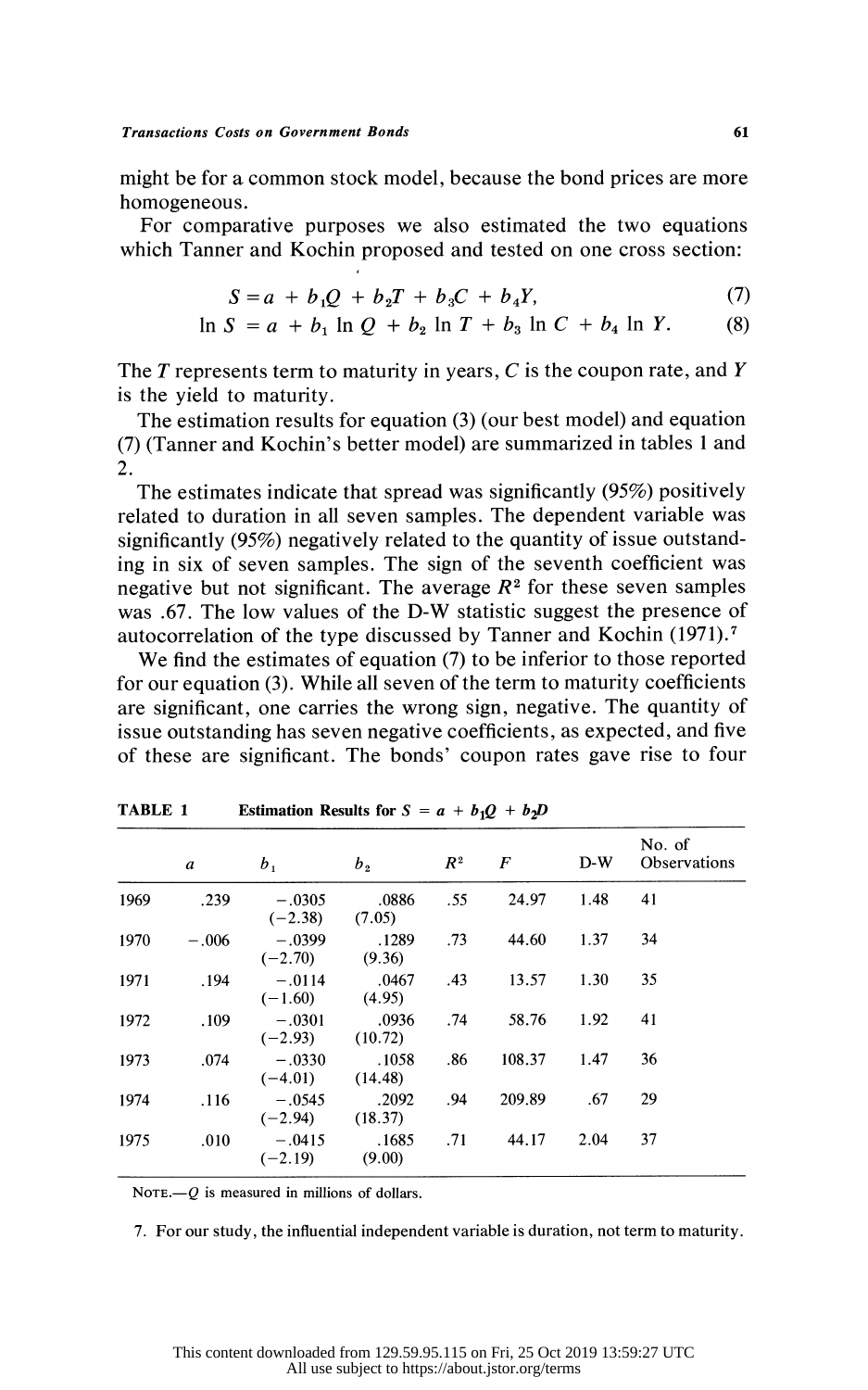| TABLE 2 | Estimation                                    |                         | Results for $S = a + b_1Q + b_2T + b_3C + b_4Y$                                                |                                                                                                  |                                                                                                               |               |        |                |
|---------|-----------------------------------------------|-------------------------|------------------------------------------------------------------------------------------------|--------------------------------------------------------------------------------------------------|---------------------------------------------------------------------------------------------------------------|---------------|--------|----------------|
|         | a                                             | b,                      | $b_{\frac{2}{3}}$                                                                              | $b_{3}$                                                                                          | $b_4$                                                                                                         | $R_{2}$       | Щ.     | N ⊄            |
| 1969    | $-3.6410$                                     | $-03796$<br>$(-3.00)$   | (5.27)                                                                                         | $-.1437$<br>$(-4.24)$                                                                            | .6391                                                                                                         | ಽ             | 15.82  | 89             |
| 1970    | 1.1225                                        | $-04302$<br>$(-2.72)$   | (5.13)                                                                                         |                                                                                                  |                                                                                                               | 76            | 27.19  | $\frac{50}{2}$ |
| 1971    | $-1.8316$                                     | $-0.0868$<br>(-1.59)    |                                                                                                | $-12232$<br>$(-2.57)$<br>$(0215)$<br>$(089)$<br>$(-0.039)$<br>$(-0.039)$<br>$(0758)$<br>$(0758)$ | $(2.67)$<br>$(-2.04)$<br>$(4420)$<br>$(5.98)$<br>$(1.09)$<br>$(-5.81)$<br>$(-5.81)$<br>$(-5.81)$<br>$(-5.82)$ | S,            | 19.91  | 2.16           |
| 1972    | $-2989$                                       | $-02241$<br>$(-2.12)$   |                                                                                                |                                                                                                  |                                                                                                               | 73            | 28.56  | 2.12           |
| 1973    | 1.36091                                       | $-02340$<br>$(-4.86)$   |                                                                                                |                                                                                                  |                                                                                                               | $\frac{5}{2}$ | 175.24 | 1.54           |
| 1974    | $-1.5080$                                     | $-0.03950$<br>$(-1.61)$ | $-0.3186$<br>$(-3.07)$<br>$0.4568$<br>$(6.07)$<br>$0.7537$<br>$(22.82)$<br>$0.9480$<br>$0.999$ | $-1.11$                                                                                          |                                                                                                               | S.            | 62.81  | 47             |
| 1975    | 2.1939                                        | $-04160$<br>$(-2.09)$   | 08548<br>(5.20)                                                                                | $-1418$<br>$(-3.76)$                                                                             | $-12910$<br>$(-81)$                                                                                           | $\mathcal{S}$ | 21.17  | 5              |
|         | Nore $-$ O is measured in millions of dollars |                         |                                                                                                |                                                                                                  |                                                                                                               |               |        |                |

Estimation Results for  $S = a + b_1O + b_1T + b_2C + b_3T$ 

This content downloaded from 129.59.95.115 on Fri, 25 Oct 2019 13:59:27 UTC All use subject to https://about.jstor.org/terms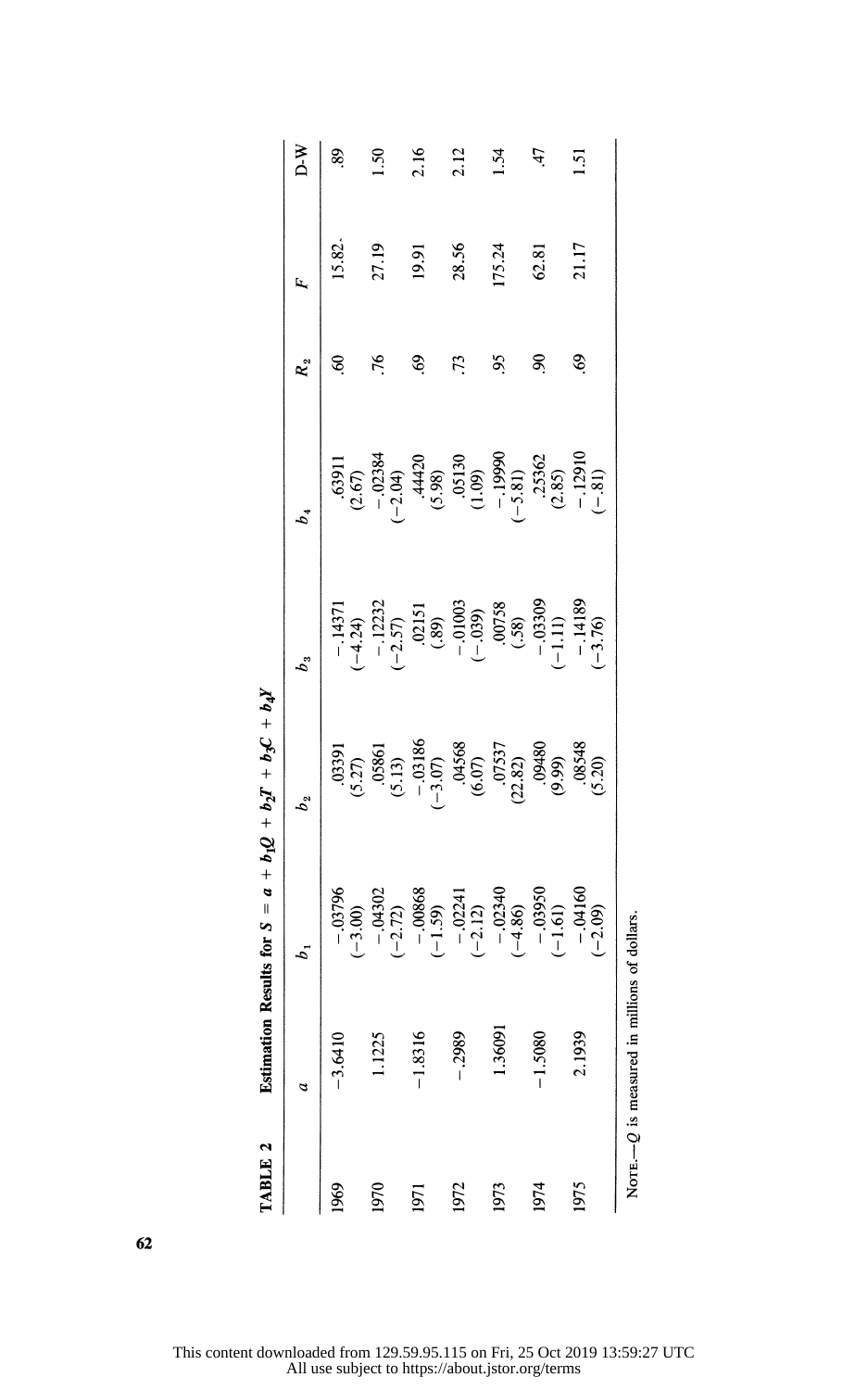insignificant coefficients, two positive and two negative, while three of the coefficients were negative, as expected, and significant. The coefficients for the yield term were evenly divided: negative and sig nificant, 2; negative and insignificant, 1; positive and insignificant, 1; and positive and significant, 3. The average coefficient of determination for these seven samples was .76. These estimates also gave evidence, through low D-W statistics, of positive autocorrelation.

## Summary

 In this study we have proposed an alternative measure of the risk of capital which is borne by a dealer in the secondary bond market. For bonds of homogeneous default risk (government bonds) we have tested various specific formulations of the relationship between percentage transactions costs and the measure of risk, duration. Included in these models is a proxy (size of issue) for the time rate of transactions. A linear relationship between the transactions costs and the two indepen dent variables yields significant regression coefficients with the ex pected signs. These results are consistent for samples drawn from seven different time periods. Since the alternative model did not pos sess these characteristics or any other superior attributes, we conclude that the new model is preferred on both theoretic and empirical bases.8

 With respect to other studies of transactions costs in the capital market, we can draw two relevant conclusions. The significance of the size of issue outstanding in a market with many dealers is consistent with the evidence (on this point, see Hamilton [1973]) that higher industry volume decreases costs for all participants, as opposed to the hypothesis that increasing volume leads to economies of scale at the dealer level and creates a natural monopoly. Earlier studies have disagreed on the empirical importance of risk as a determination of transactions costs.9 Our findings support the position that risk, properly measured, is an important determinant of transactions costs.

#### References

 Benston, G., and Hagerman, R. 1974. Determinants of bid-asked spreads in the over the-counter market. Journal of Financial Economics 1 (December): 353-64.

 Carr, J.; Halpern, P.; and McCallum, J. 1974. Correcting the yield curve; a re interpretation of the duration problem. Journal of Finance 29 (September): 1287-94.

Demsetz, H. 1968. The cost of transacting. Quarterly Journal of Economics 82 (February): 35-53.

Fisher, L. 1966. An algorithm for finding exact rates of return. Journal of Business 39, no. 1 (January): 111-18.

 8. Studies of several other markets which are reported in Grant and Whaley (1976) support this contention.

 9. Tinic and West (1972) reported no influence when using a volatility measure of risk. Benston and Hagerman (1974), on the other hand, found that transactions costs varied directly with unsystematic risk, but did not vary with systematic risk.